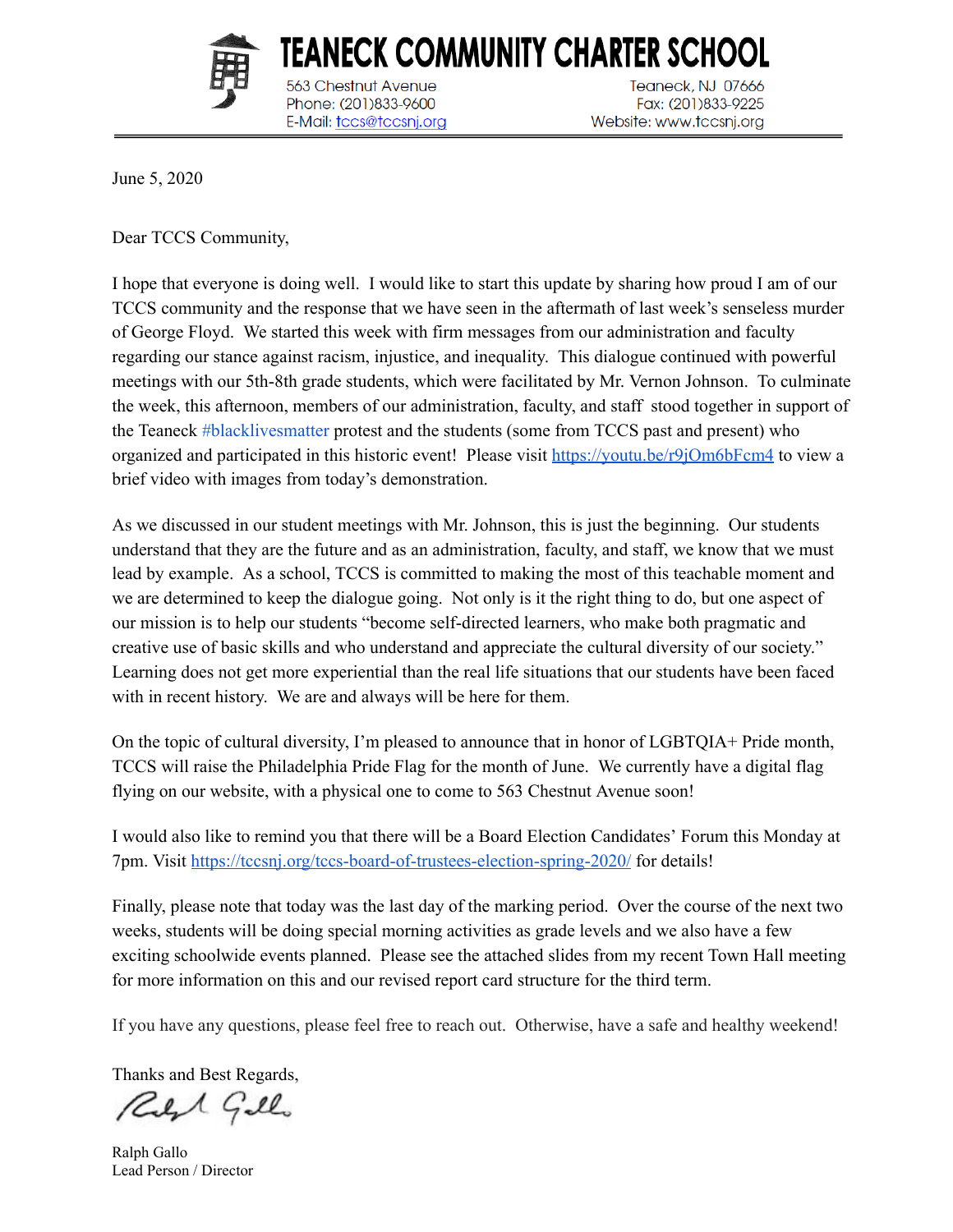## Last 2 Weeks of School

- School will still be in session and attendance must still be submitted
- Students will not follow the suggested daily schedules
- Grade levels will be participating in various virtual expeditionary activities
	- Virtual Field Trips
	- Guest Speakers or Presenters
	- Student Projects and Presentations
	- Mindfulness Activities
	- Academic Competitions
- Related Services (Speech, OT, PT) will continue during these weeks
- Student activities will be complete by noon each day
- Afternoons will be devoted to teacher articulation, professional development and preparation for the 2020-2021 school year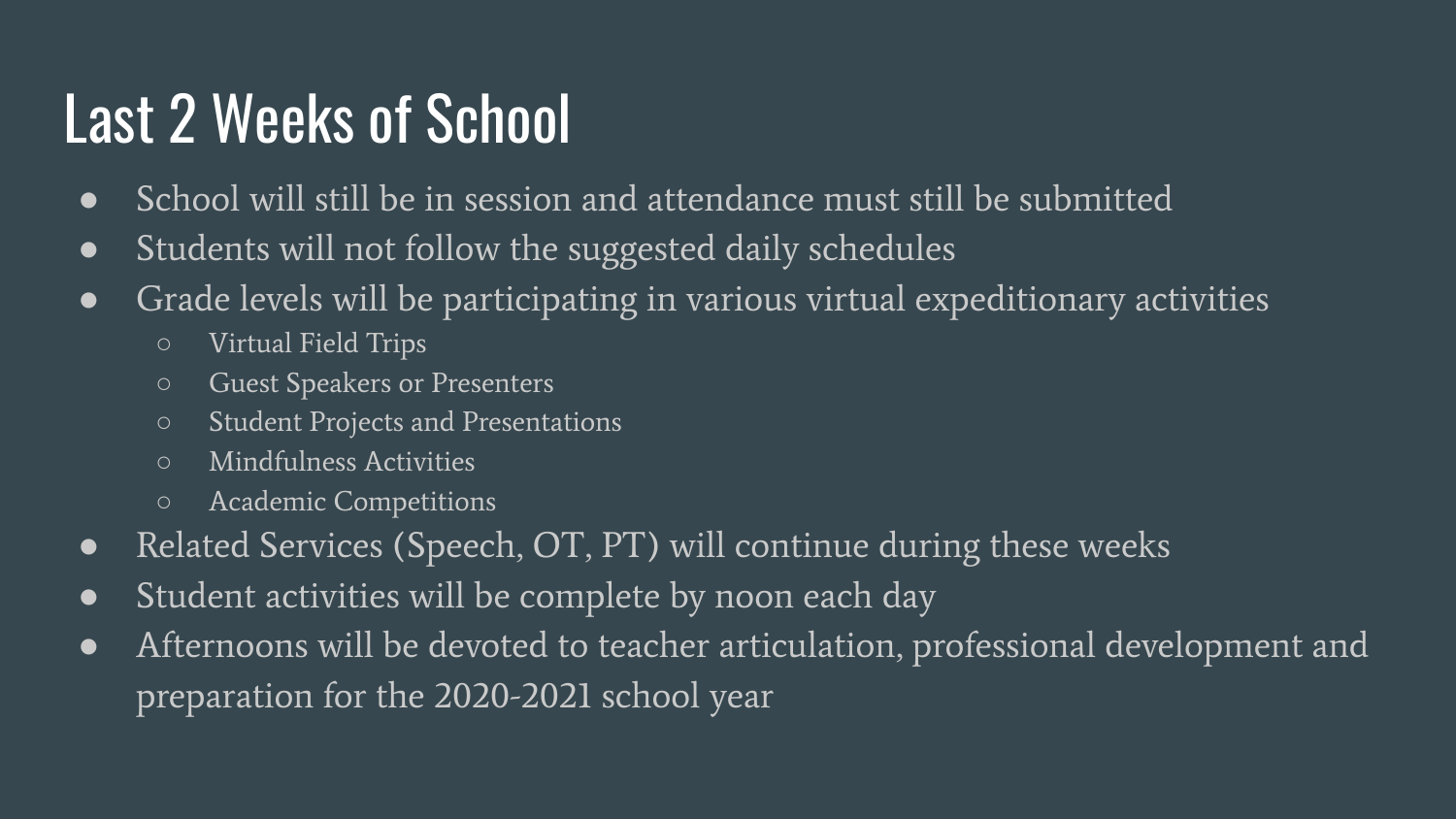## Schoolwide End of Year Events

- Within these last 10 days of the school year, there will be 3 schoolwide events
- Friday, June 12 Virtual Field Day
	- Students will complete various activities at home and send in video clips, which will be collected and shared on the website and via social media
	- Information to be shared by Mr. T and Ms. Symons
- Thursday, June 18 Schoolwide "assembly"
	- TCSCO presentation of TCCS' Got Talent
	- Shared viewing experience
- Friday, June 19 Last Day of School
	- Homeroom / Grade Level Goodbye celebrations and Class Parties
	- Virtual "Clap Out" for our graduates